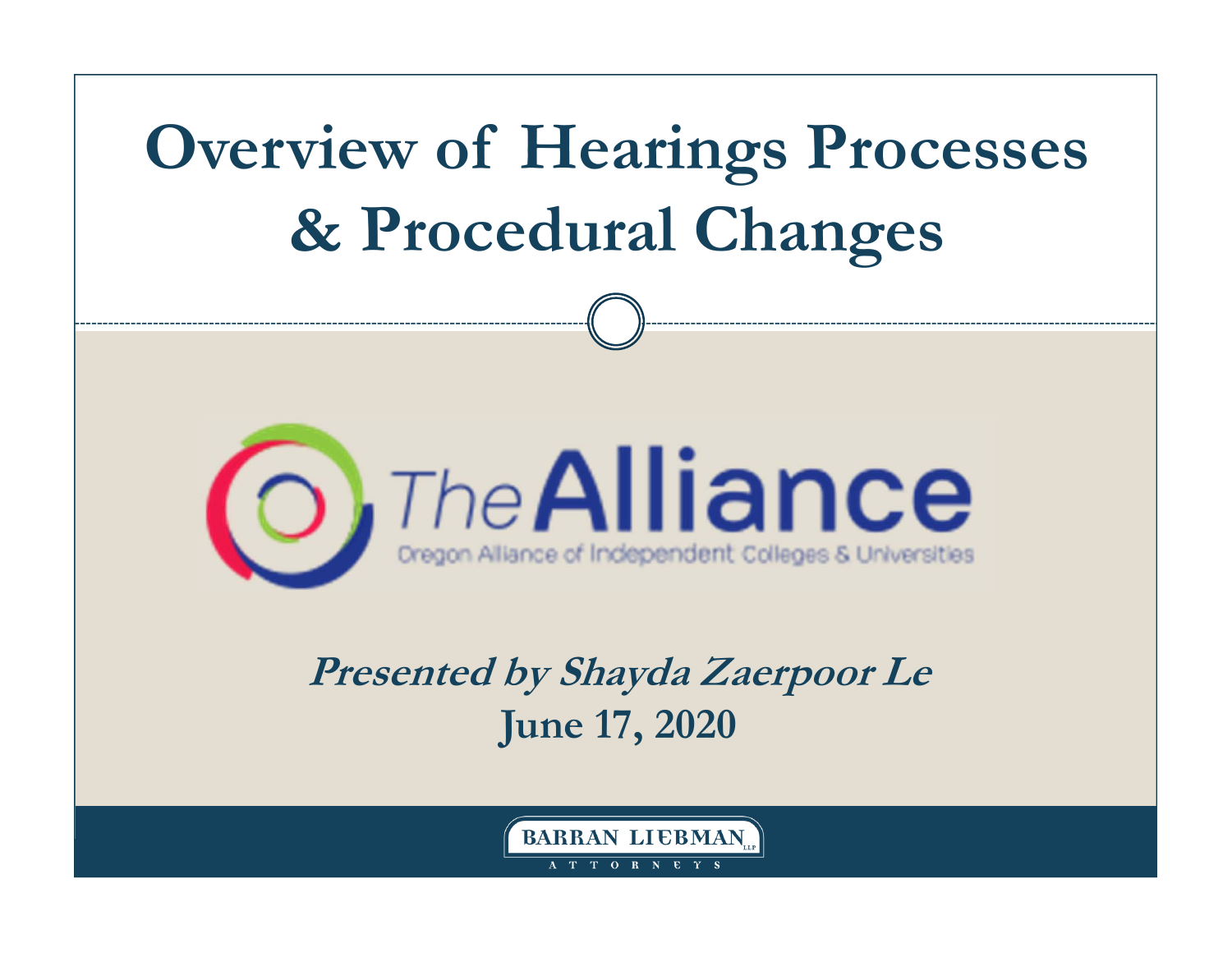# **Hearings: § 106.45(b)(6)(i)**

- Walk through each element of this section of the regulation (not necessarily in order)
- Evaluate some of the public comments to the extent they illuminate pitfalls
- Discuss best practices
- Themes you will see: due process, fairness, comparison, and differentiation from court-like procedures
- Look for: "recipients have discretion"
- Basics: post-secondary institution must provide for live hearing with cross-examination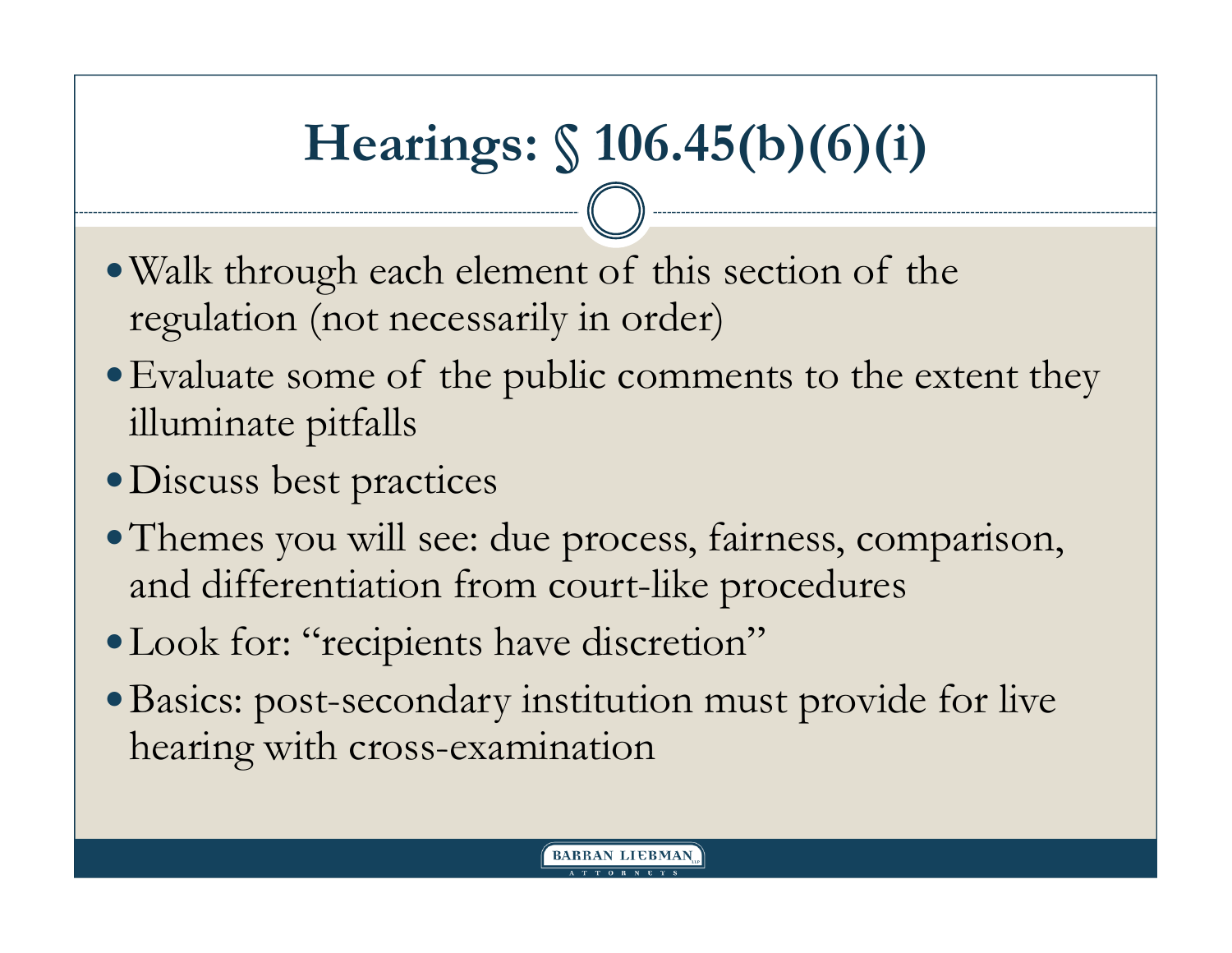# **Live Hearing**

"Such cross-examination at the **live hearing** must be conducted **directly, orally, and in real time**"

Purpose: resolution of Title IX complaints, fair and reliable outcomes, reducing sex bias, fundamental fairness

No written questions. No submission for questions at a different time than the other party.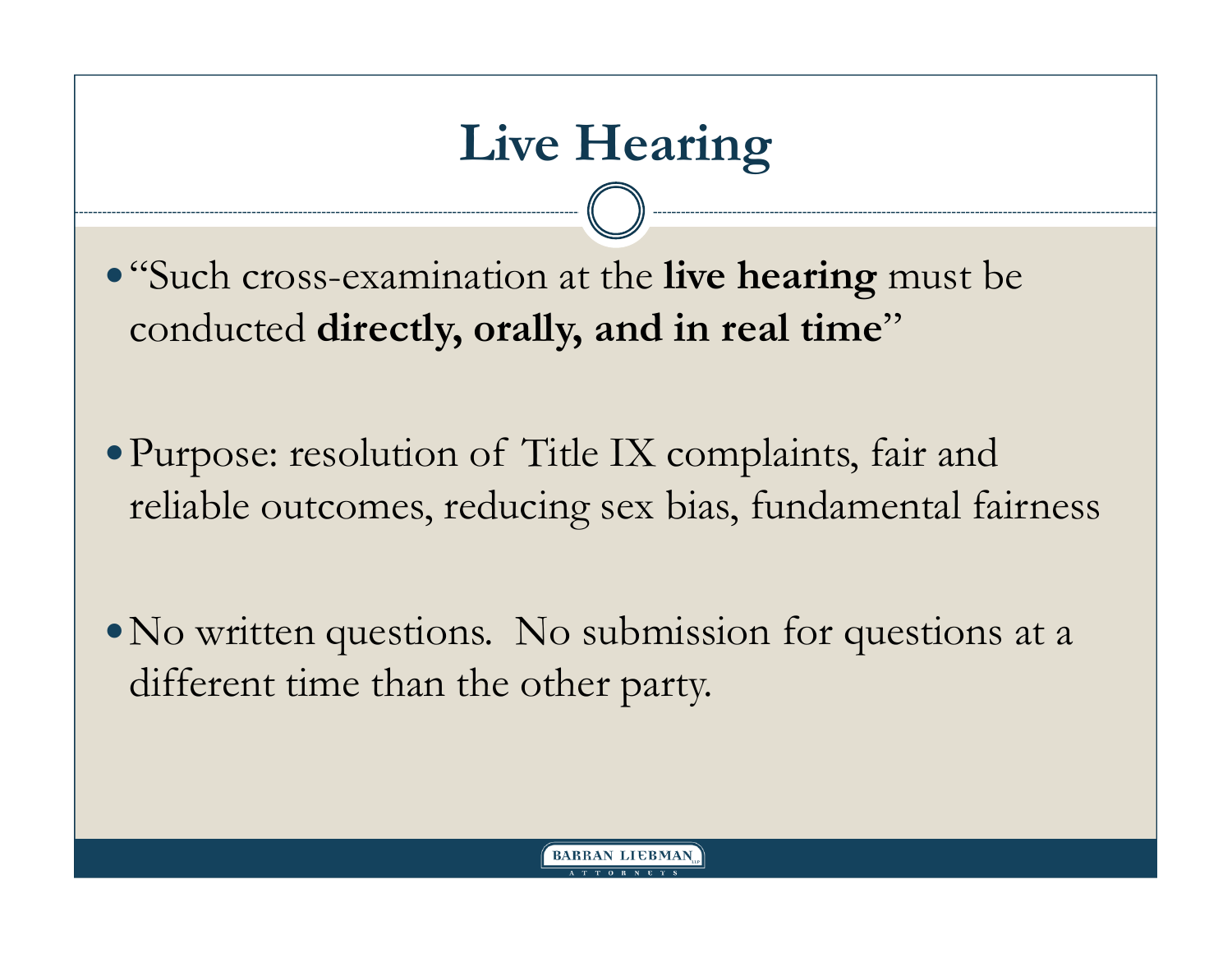# **Live Hearing – Location**

"Live hearings … may be conducted with all parties physically present in the same geographic location or, at the recipient's discretion, any or all parties, witnesses, and other participants **may appear at the live hearing virtually, with technology enabling participants**  simultaneously to see and hear each other"

Parties may request a virtual hearing, but the school may opt to allow all to participate remotely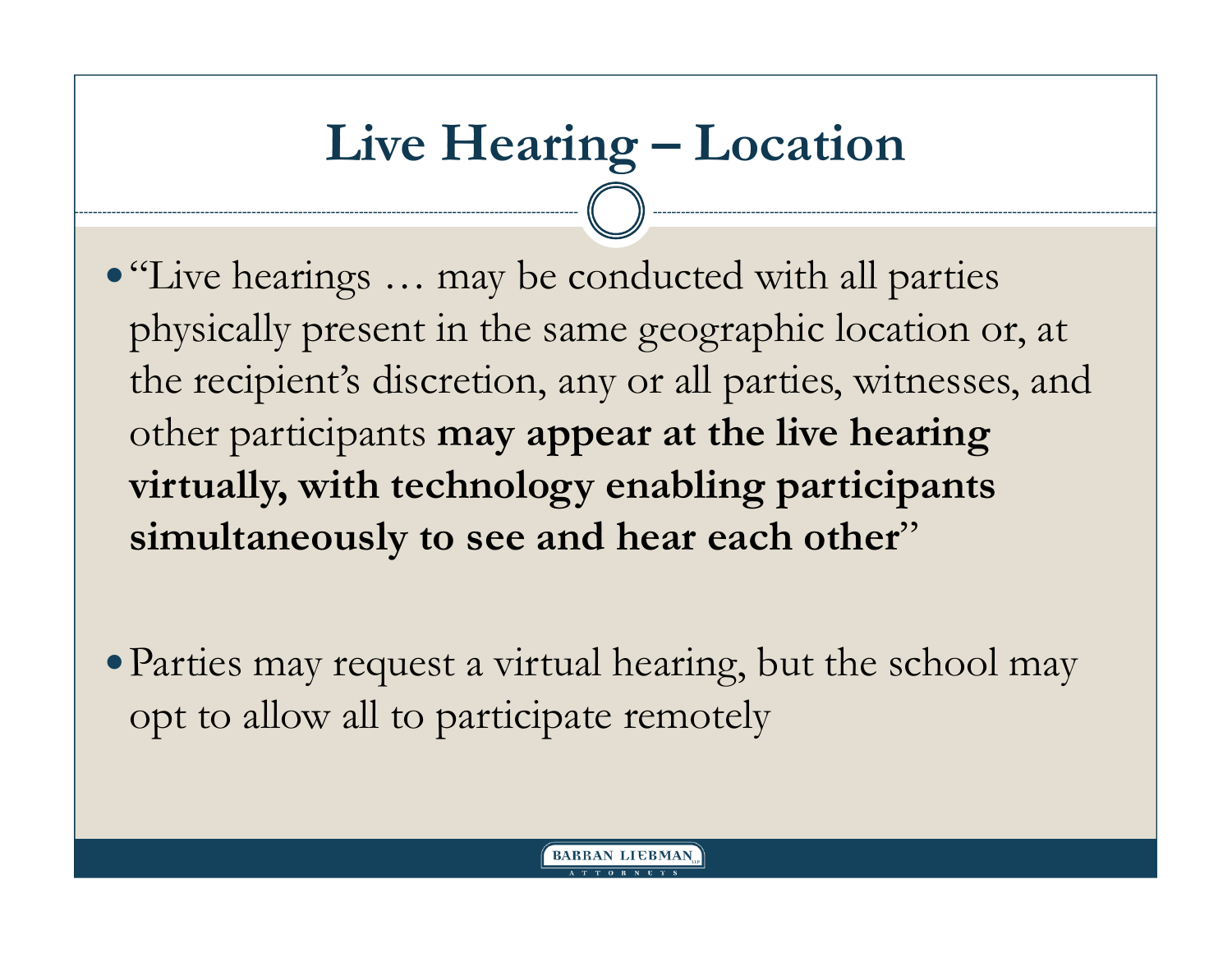## **Advisors – Directly, Orally, in Real Time**

- "Such cross-examination at the live hearing must be conducted directly, orally, and in real time **by the party's advisor of choice and never by a party personally** "
- The advisor must ask the questions, which is a significant change from the "potted plant" approach
- Choice of advisor is up to the party
- The institution, therefore, gets to remain neutral
- The role can be limited, except for when it comes to crossexamination
- Note about exceptional conduct during the hearing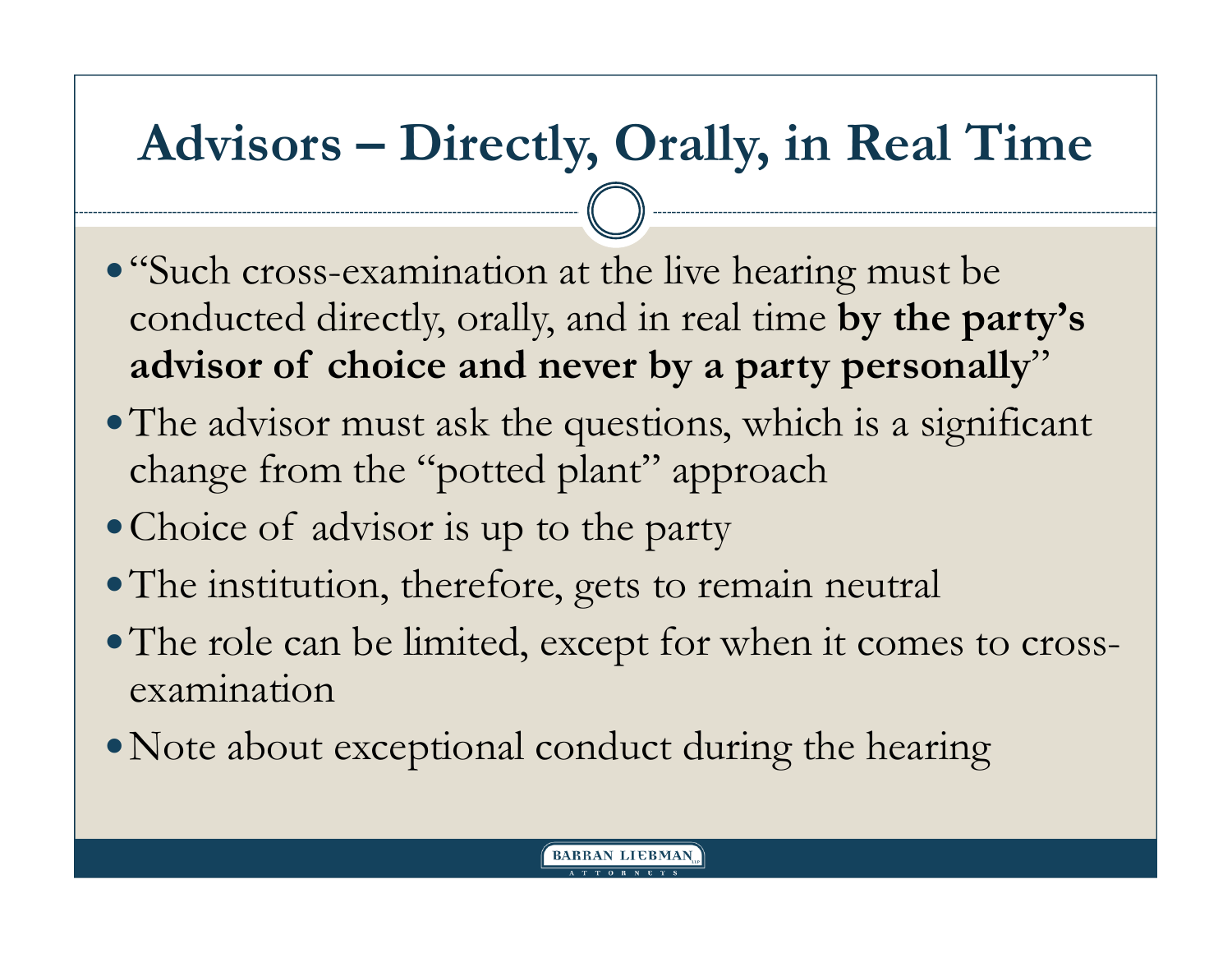## **Advisors – Cross-Examination**

- "At the live hearing, the decision-maker(s) must permit each party's advisor **to ask the other party and any witnesses all relevant questions and follow-up questions** "
- Cross-examination is in part about presenting the unique perspective of one side
- "Fair process" to test each side

Considerations around trauma-informed procedures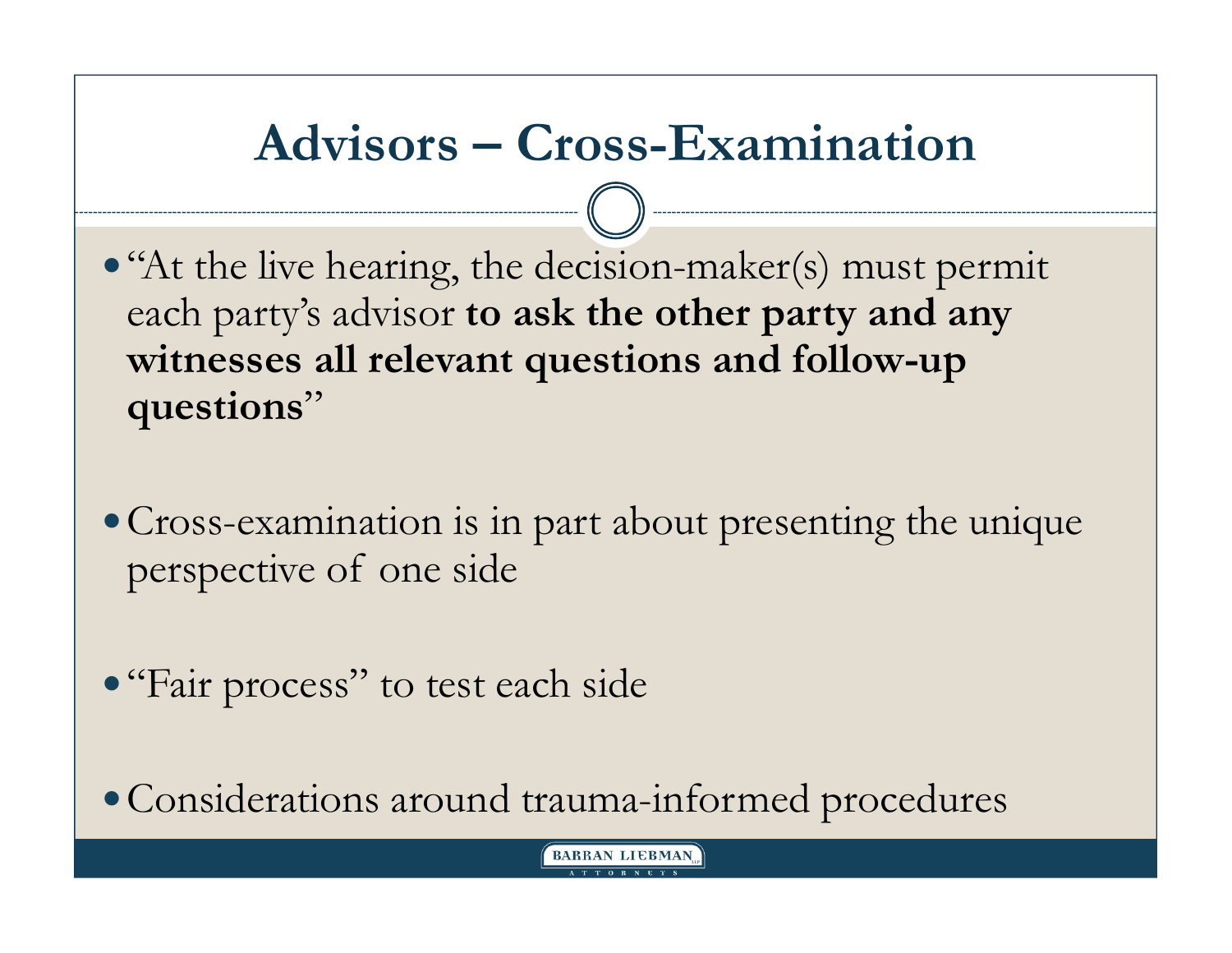## **Advisors – Cross-Examination (Cont.)**

Cross-examination as a means of challenging perspective and getting to the truth

Mitigating negative effects by using advisors, separate rooms, relevancy determinations, and other protective aspects of the regulations

Benefits inure to both complainants and respondents, as well as to the school

Compare and contrast: fact-finding investigations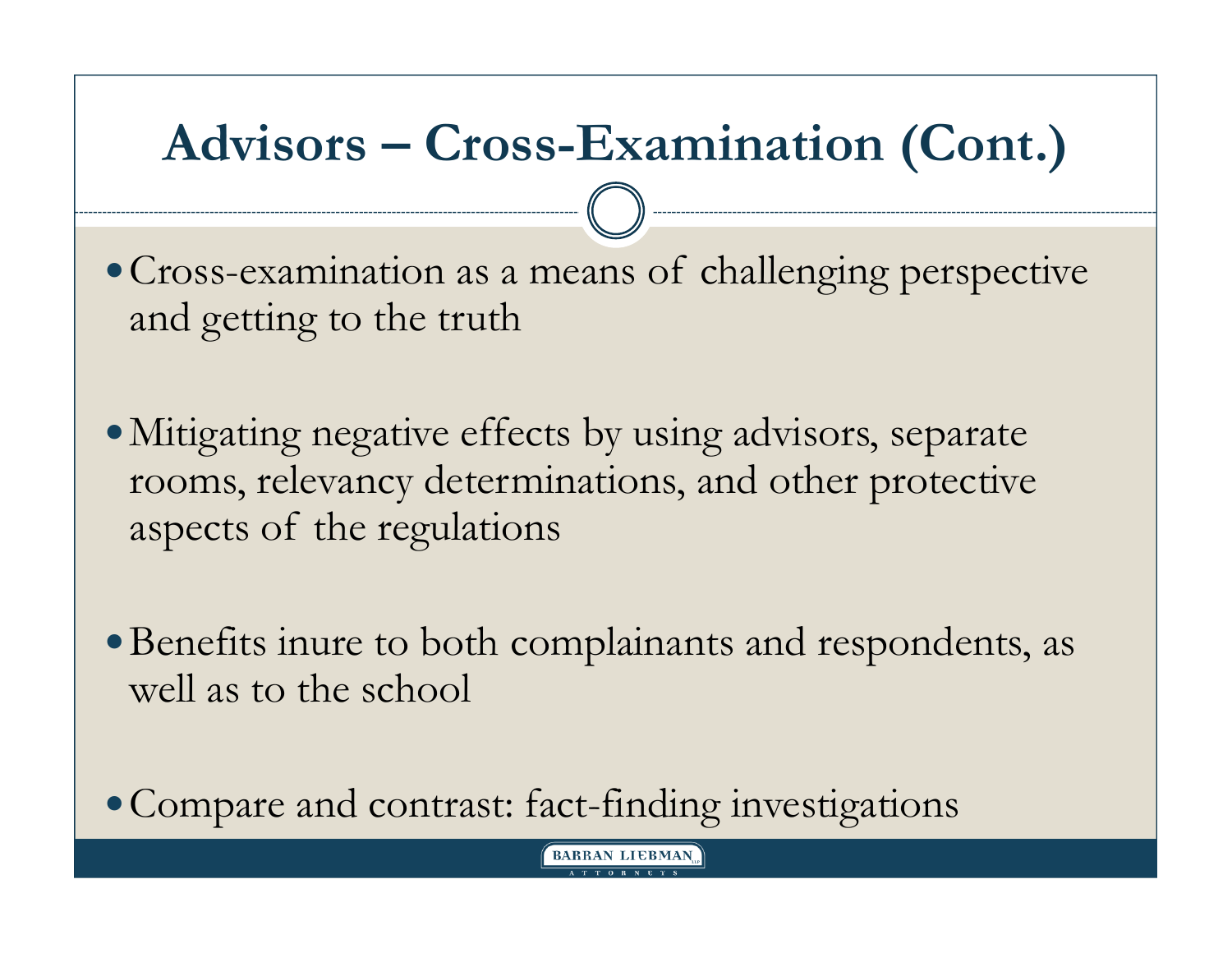## **Advisors – School Provided**

• "If a party does not have an advisor present at the live" hearing, **the recipient must provide without fee or**  charge to that party, an advisor of the recipient's choice"

Differentials in resources can result in differing levels of advocacy between parties (inequities?)

Skill and training of the decision-maker can help in equalizing this difference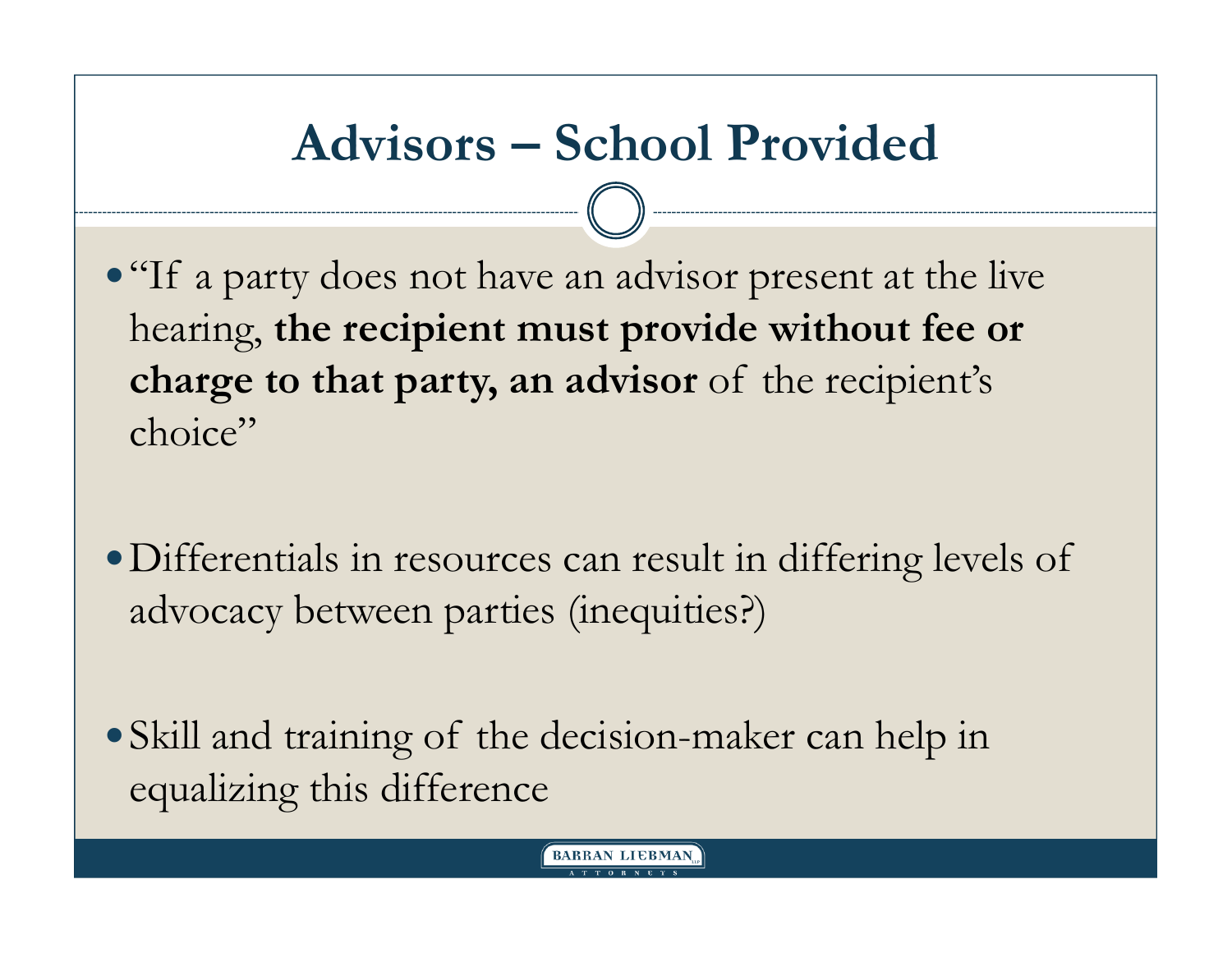## **Advisors – School Provided, Attorneys**

- "The recipient must provide without fee or charge ... an advisor … who **may be, but is not required to be, an attorney**"
- Confidentiality considerations and the attorney-client privilege
- Is there responsibility for the effectiveness of the advisor?
- What the advisor ultimately has to provide: crossexamination, not representation
- Who has ultimate responsibility for the questions?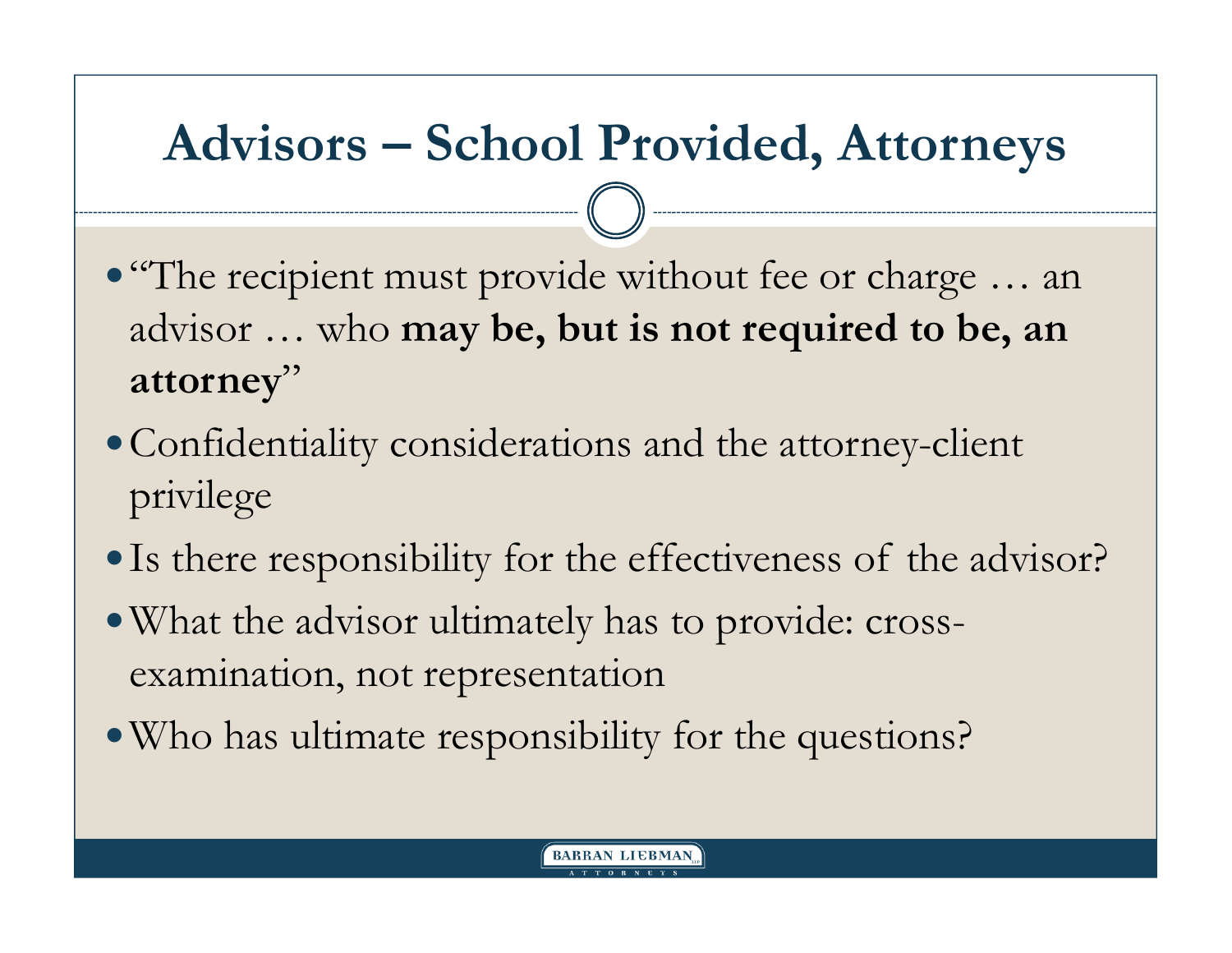# **Credibility**

- "At the live hearing, the decision-maker(s) must permit … all relevant questions and follow-up questions, **including those challenging credibility**"
- The limitations around credibility determinations, and other factors to be considered:
	- Inherent plausibility, opportunity for observation, detail and specificity, consistency, corroboration, motive to lie, history of truthfulness, demeanor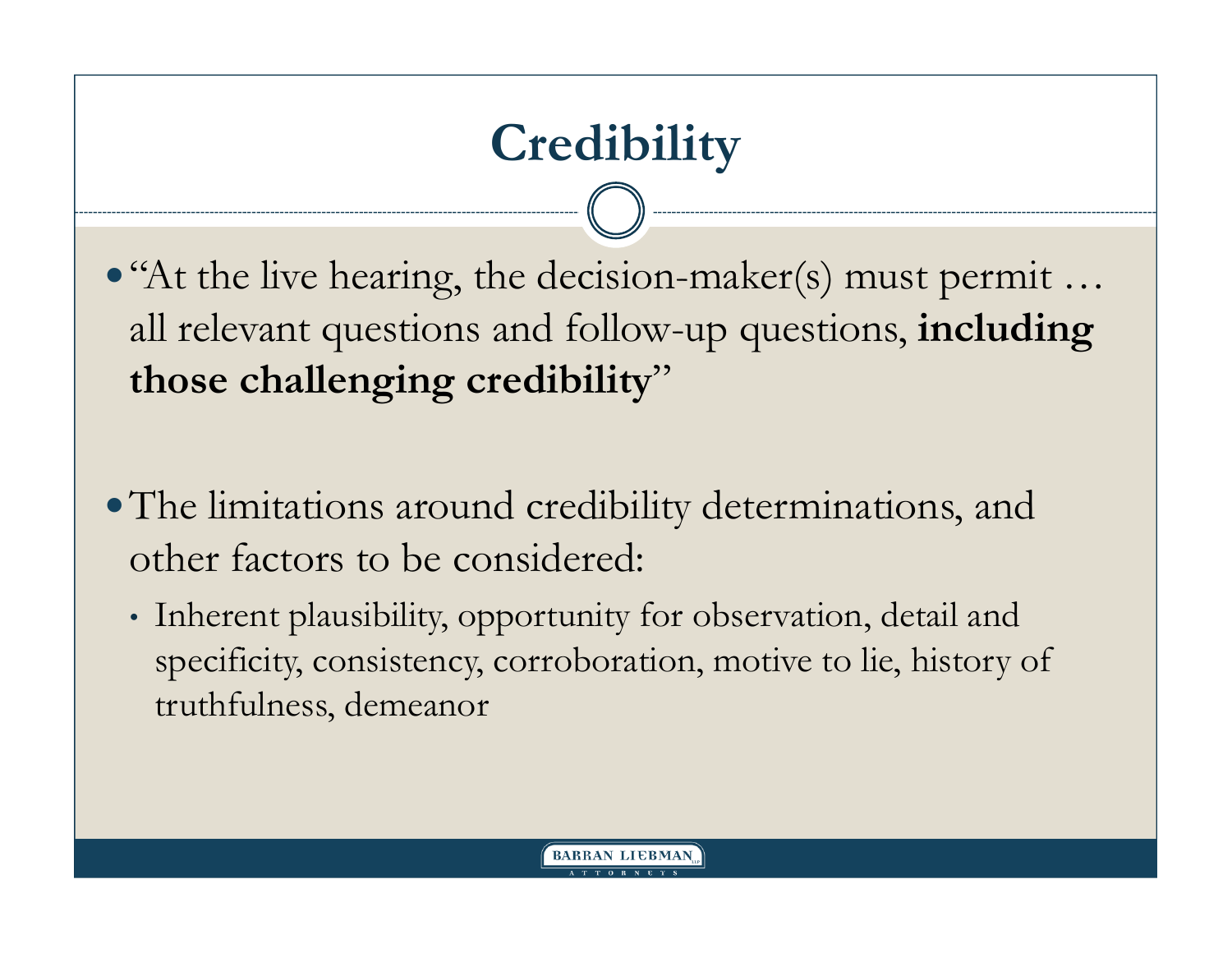## **Relevance – Threshold**

• "Only relevant cross-examination and other questions may be asked of a party or witness"

Rules or parameters around format and conduct are permissible for the school to develop

But otherwise, questions cannot be excluded preferentially by the decision-maker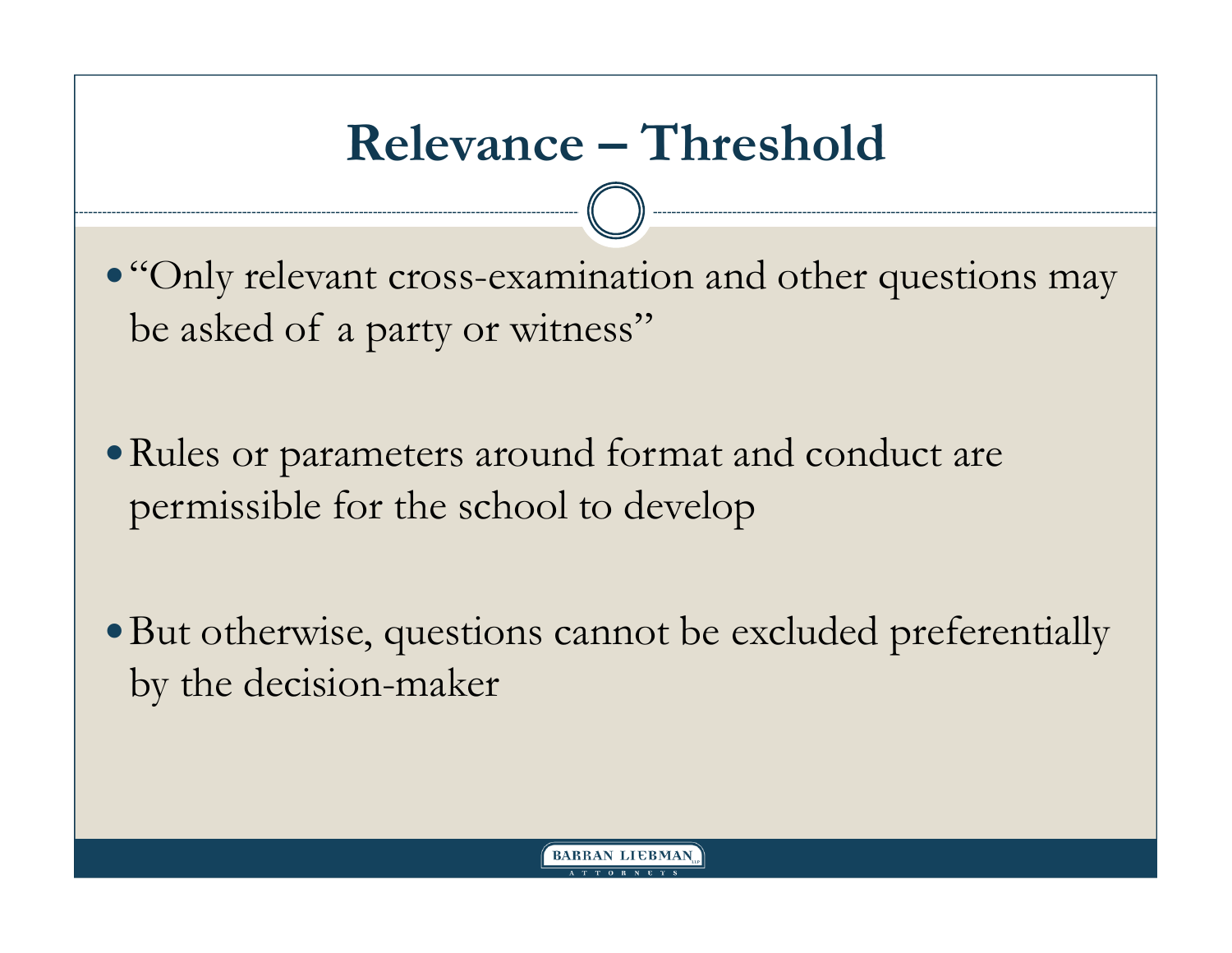## **Relevance – Prior to Answers**

"Before a complainant, respondent, or witness answers a … question, the decision-maker(s) must first determine whether the question is relevant"

What the Department calls a built-in "pause"

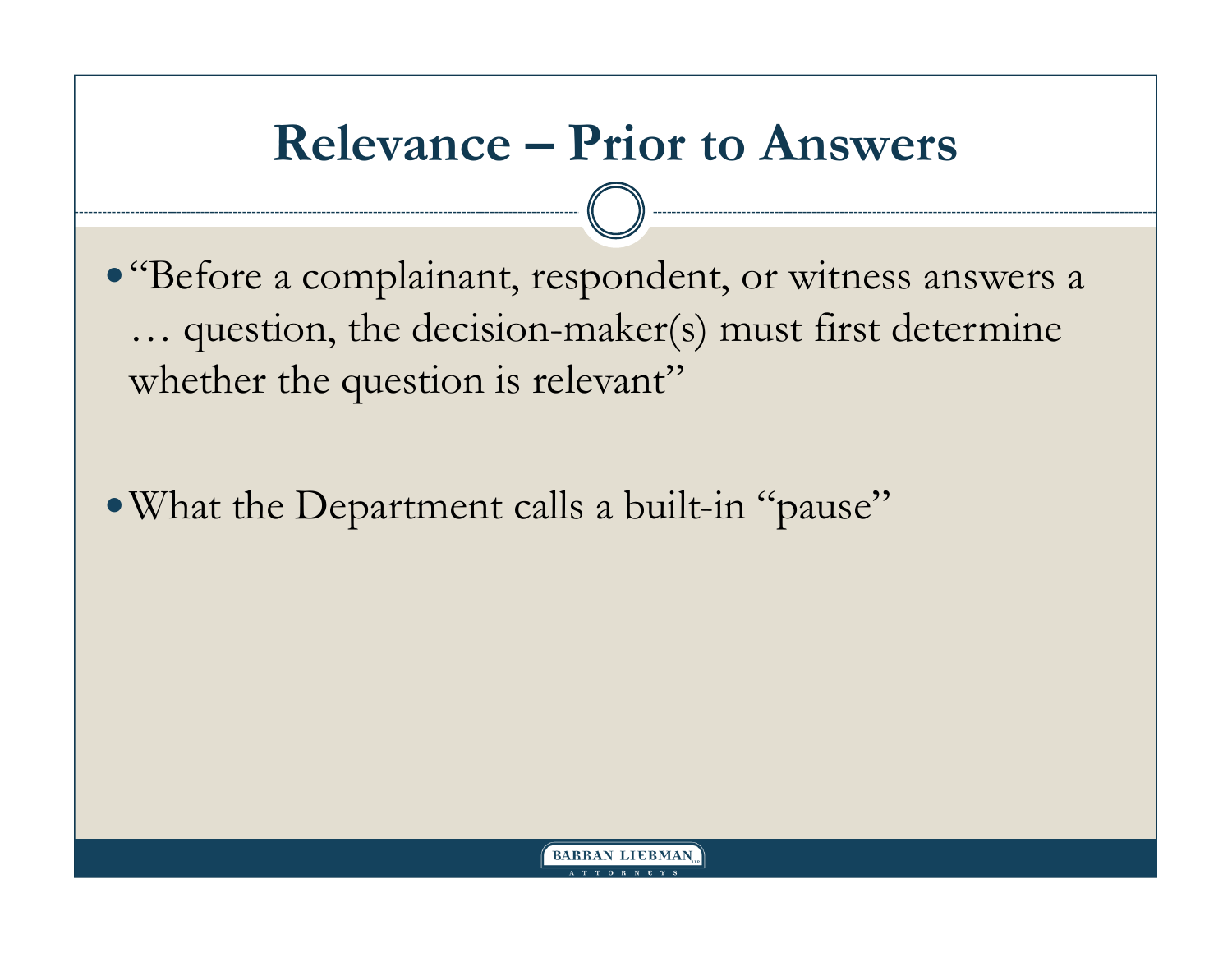## **Relevance – Exclusion & Explanation**

"The decision-maker(s) must … explain any decision to exclude a question as not relevant"

• The decision must be explained on the spot, in real time

- The school cannot impose other rules of evidence that result in the exclusion of any relevant evidence
- The decision-maker can, however, reasonably assign weight to such evidence accordingly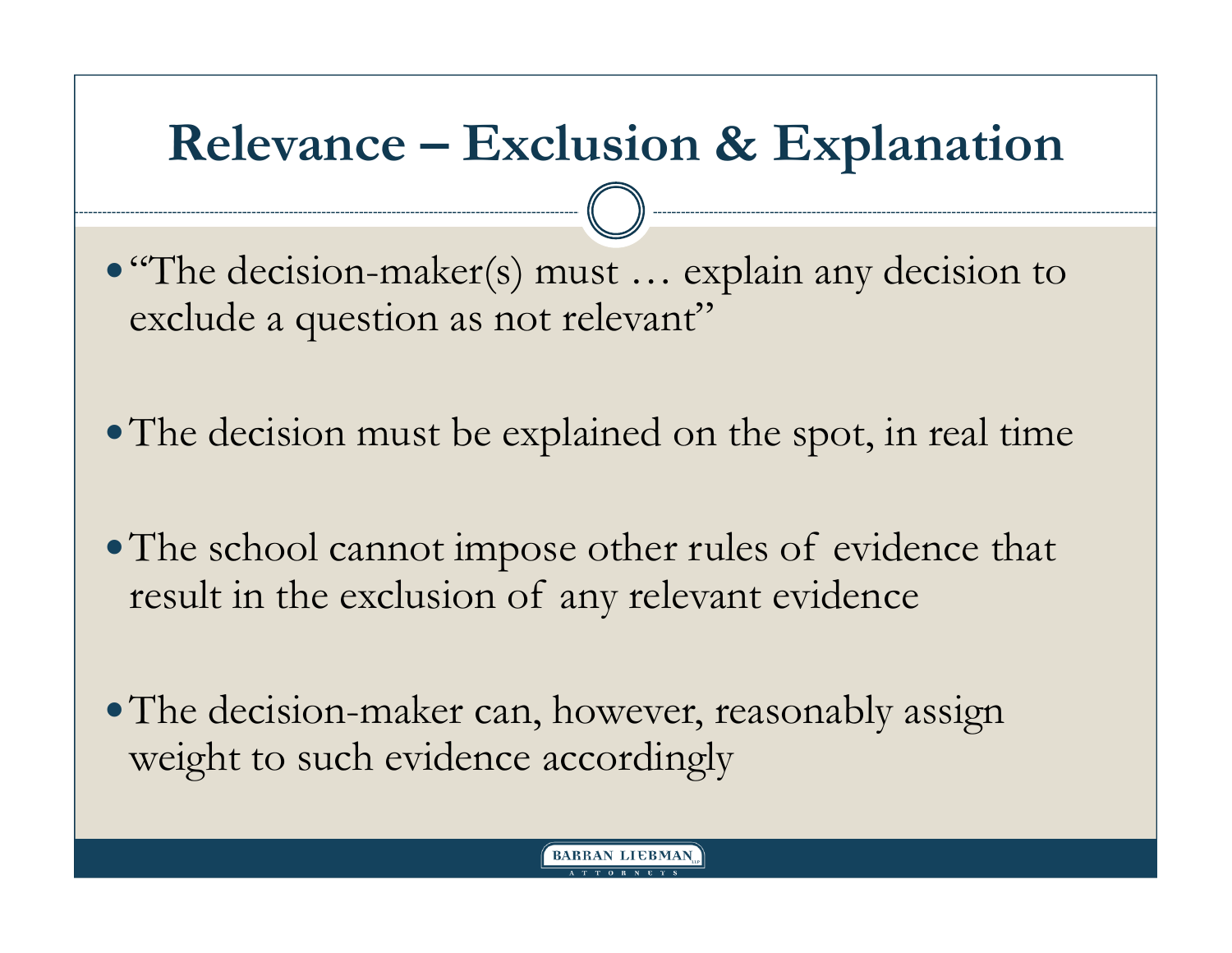## **Exclusion of Treatment Records**

• § 106.45(b)(5)(i): "[T]he recipient cannot access, consider, disclose, or otherwise use a party's records that are made or maintained by a physician, psychiatrist, psychologist, or other recognized professional or paraprofessional"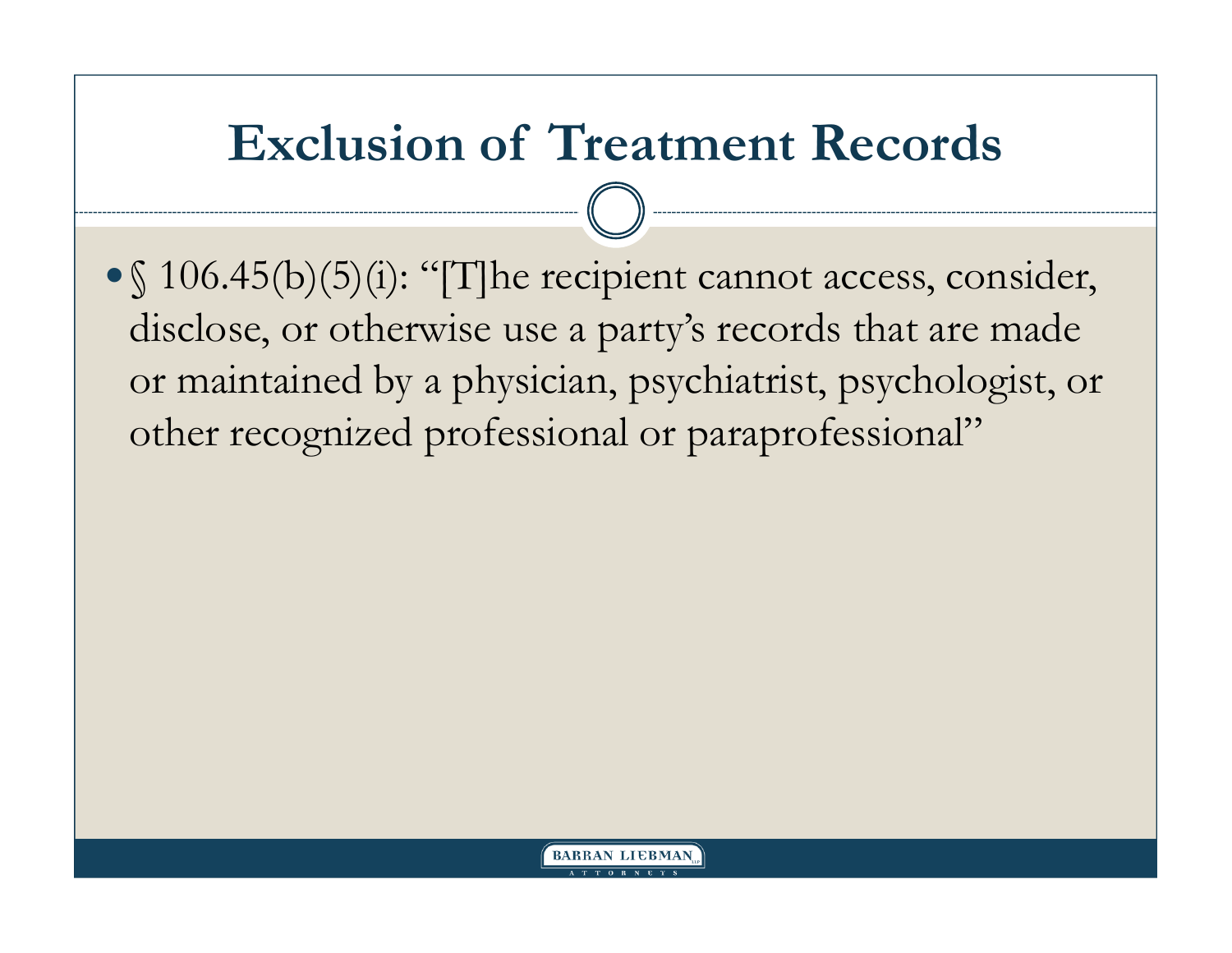## **Exclusion of Prior Sexual Behavior**

"Questions and evidence about the complainant's sexual predisposition or prior sexual behavior are not relevant"

Not simply excluded, but also not relevant

• Applies to the complainant only, not the respondent

- A caution when there are counterclaims
- With two exceptions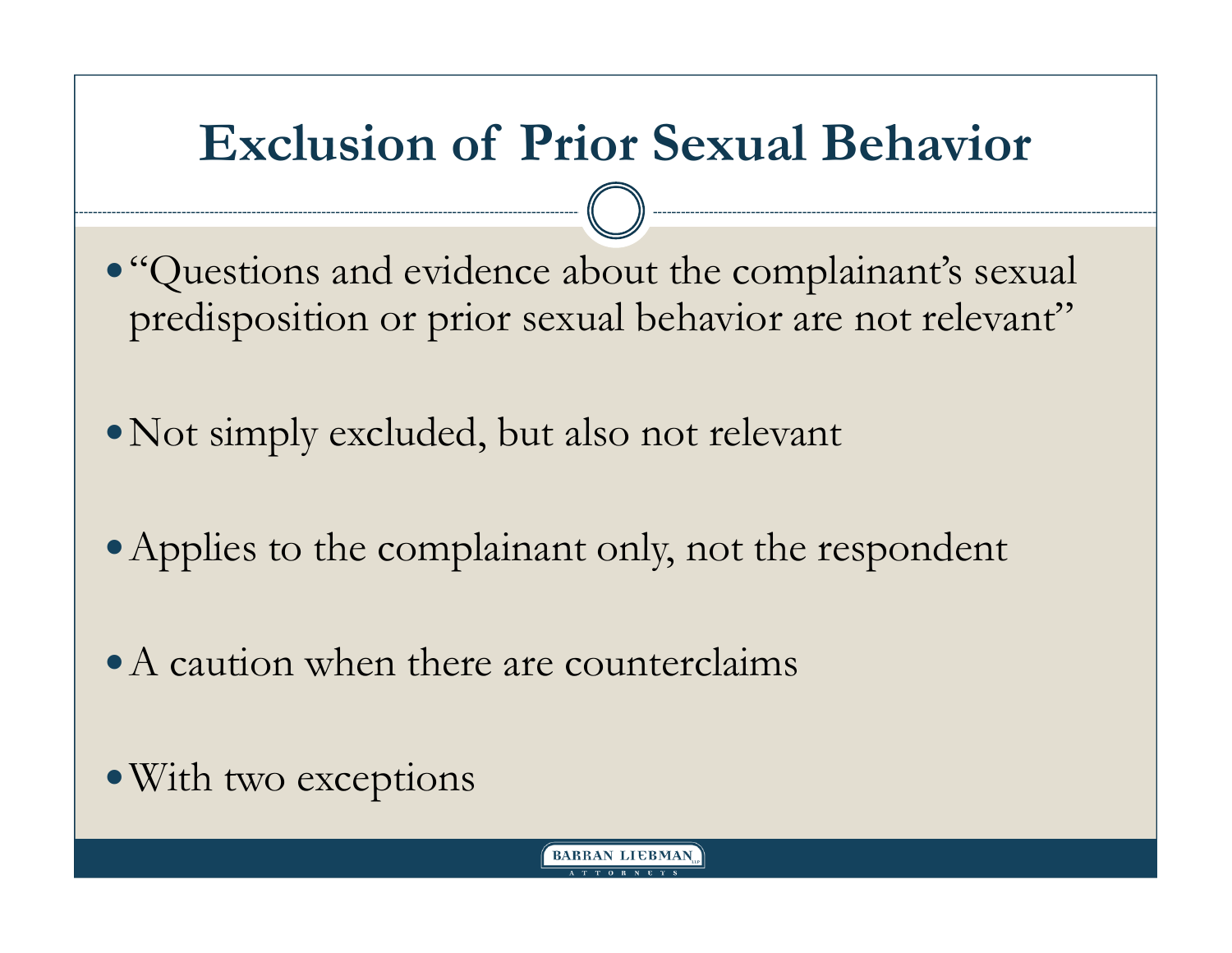### **Allowance of Prior Sexual Behavior –Alternative Actor**

"Unless such questions and evidence about the complainant's prior sexual behavior are offered to prove that someone other than the respondent committed the conduct alleged by the complainant"

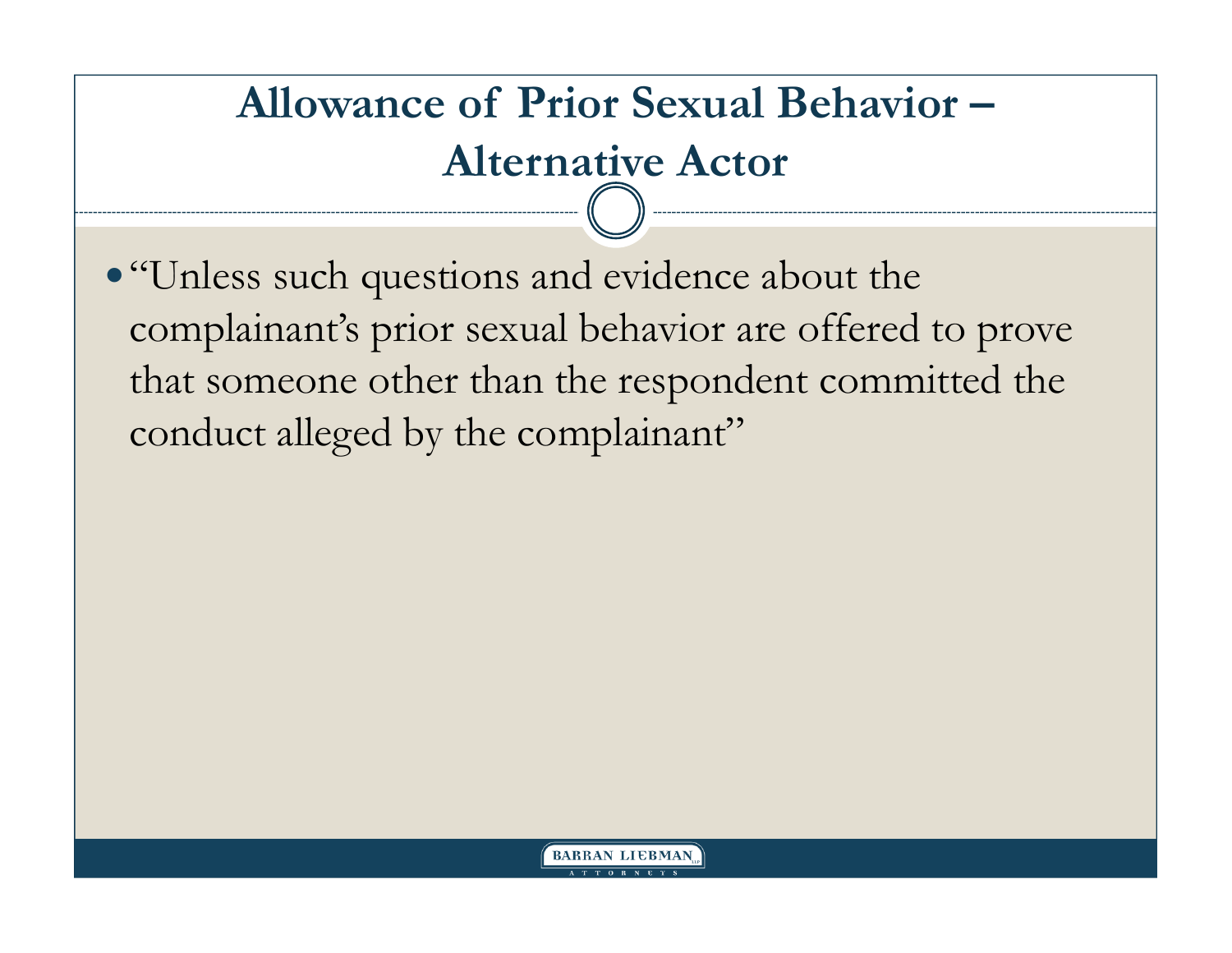### **Allowance of Prior Sexual Behavior – Consent**

"Unless … the questions and evidence concern specific incidents of the complainant's prior sexual behavior with respect to the respondent and are offered to prove consent"

The school's definition of consent may be relevant to this determination

Relates specifically to events between the complainant and respondent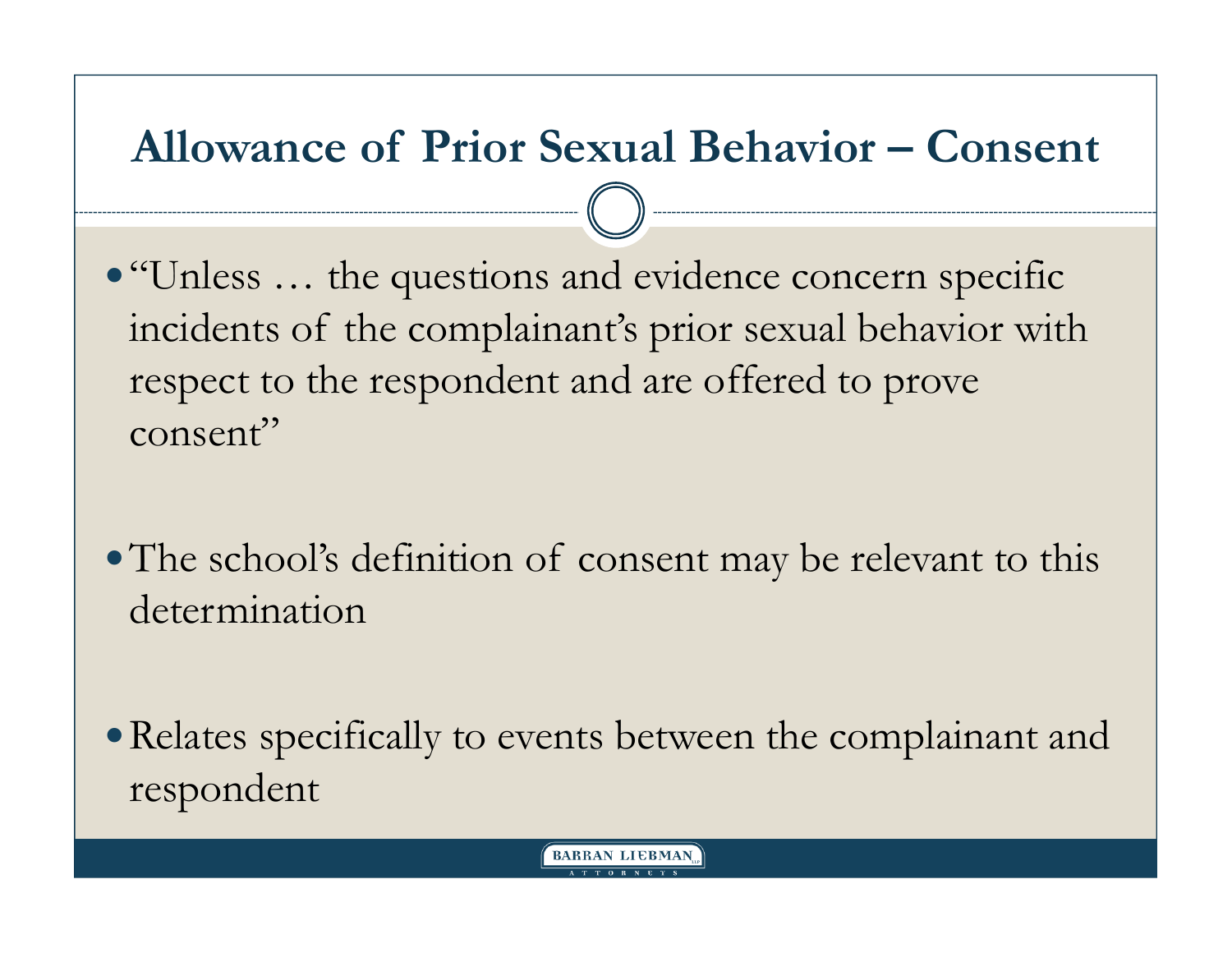## **Separated Participation**

• "At the request of either party, the recipient must provide for the live hearing to occur with the parties located in separate rooms"

• Required if asked for by a party, including crossexamination and the rest of the hearing

Permissible if requested by a non-party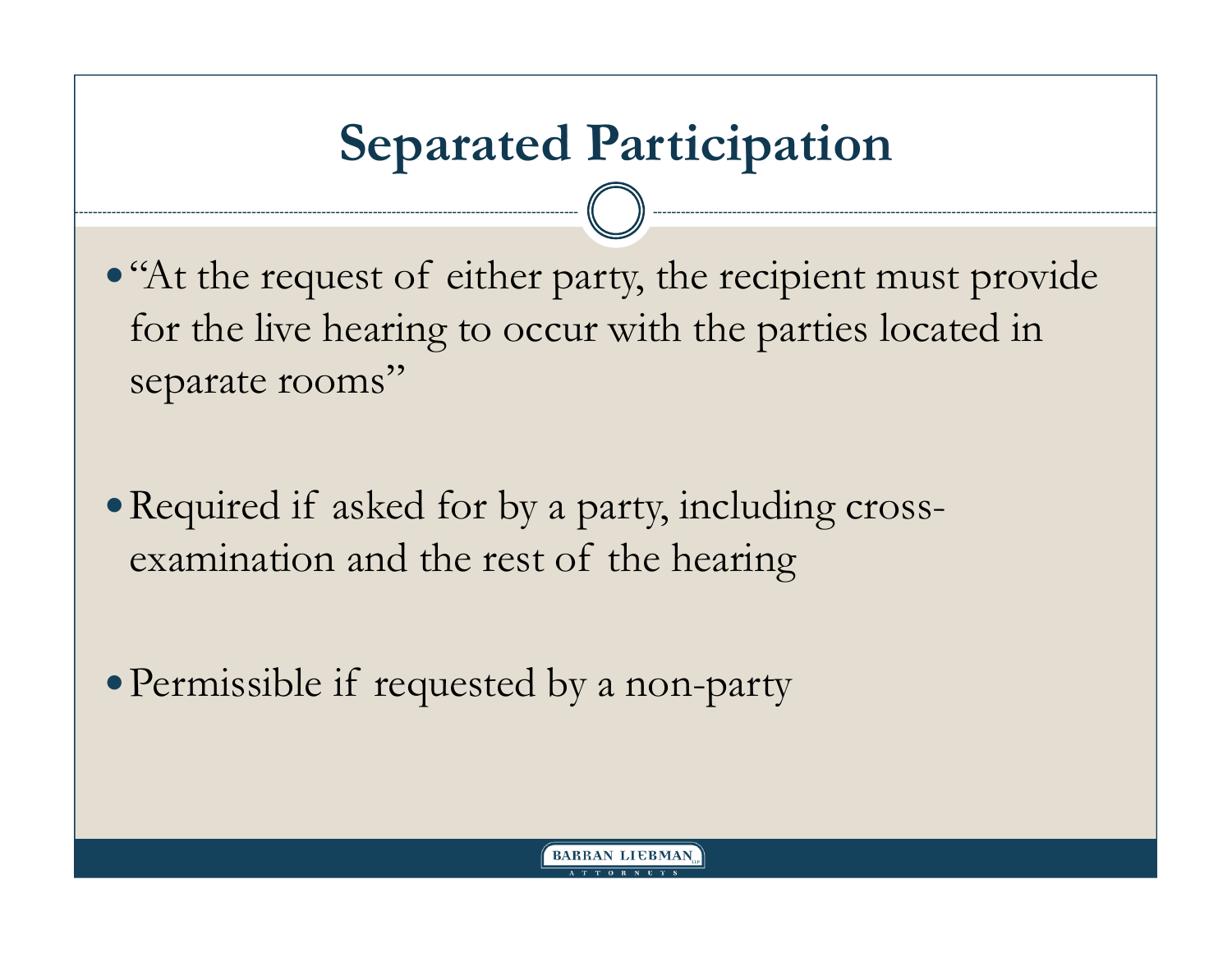## **Separated Participation – Technology**

"With the parties located in separate rooms with technology enabling the decision-maker(s) and parties to simultaneously see and hear the party or the witness answering questions"

Live visual and audio is required as part of this accommodation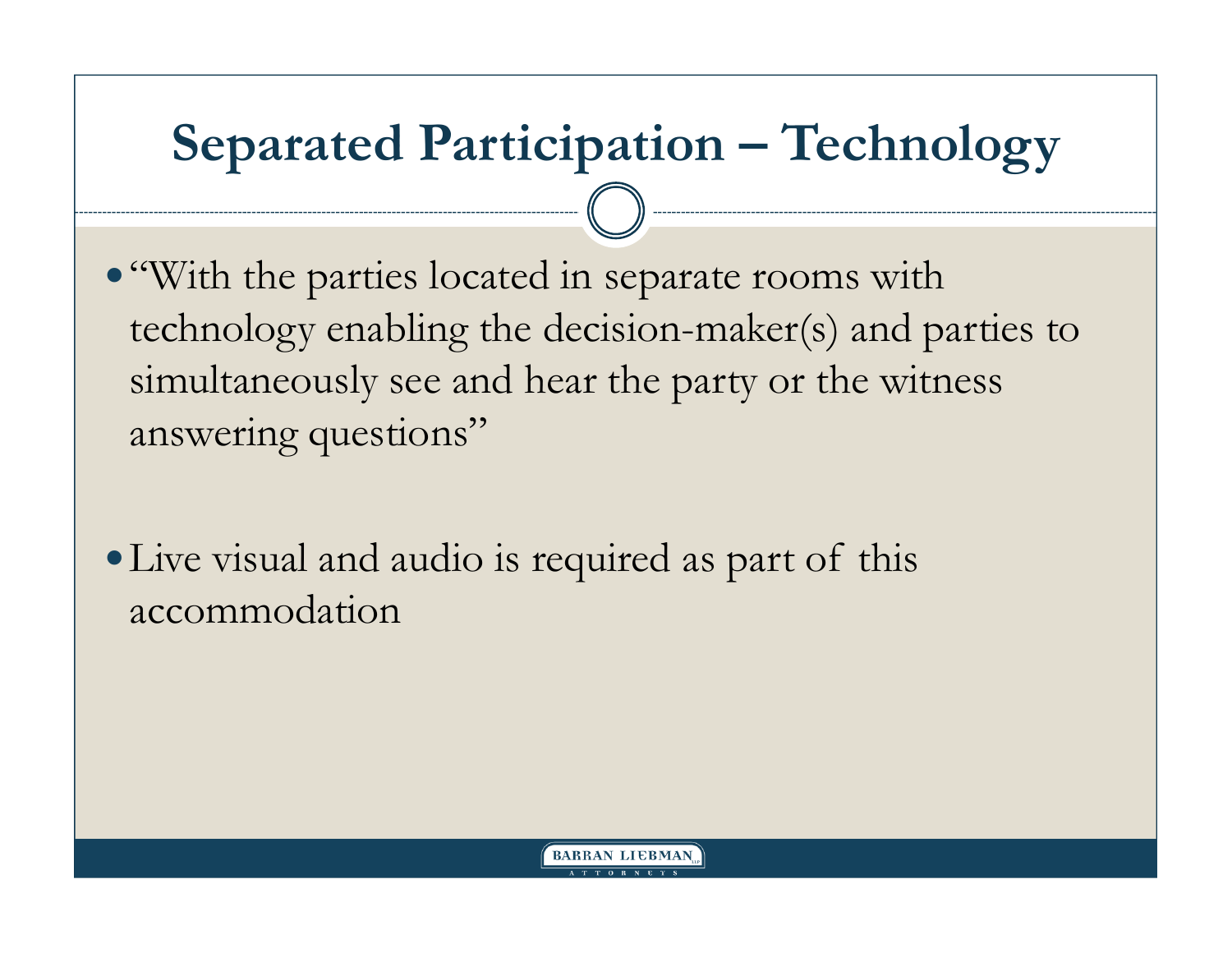## **Refusal to Answer Questions – Exclusion**

"If a party or witness does not submit to crossexamination at the live hearing, the decision-maker(s) must not rely on any statement of that party or witness in reaching a determination regarding responsibility"

What if a party or witness participates fully through the investigation process but does not appear at the hearing?

Use of other evidence is still permitted, but *all* untested statements have to be disregarded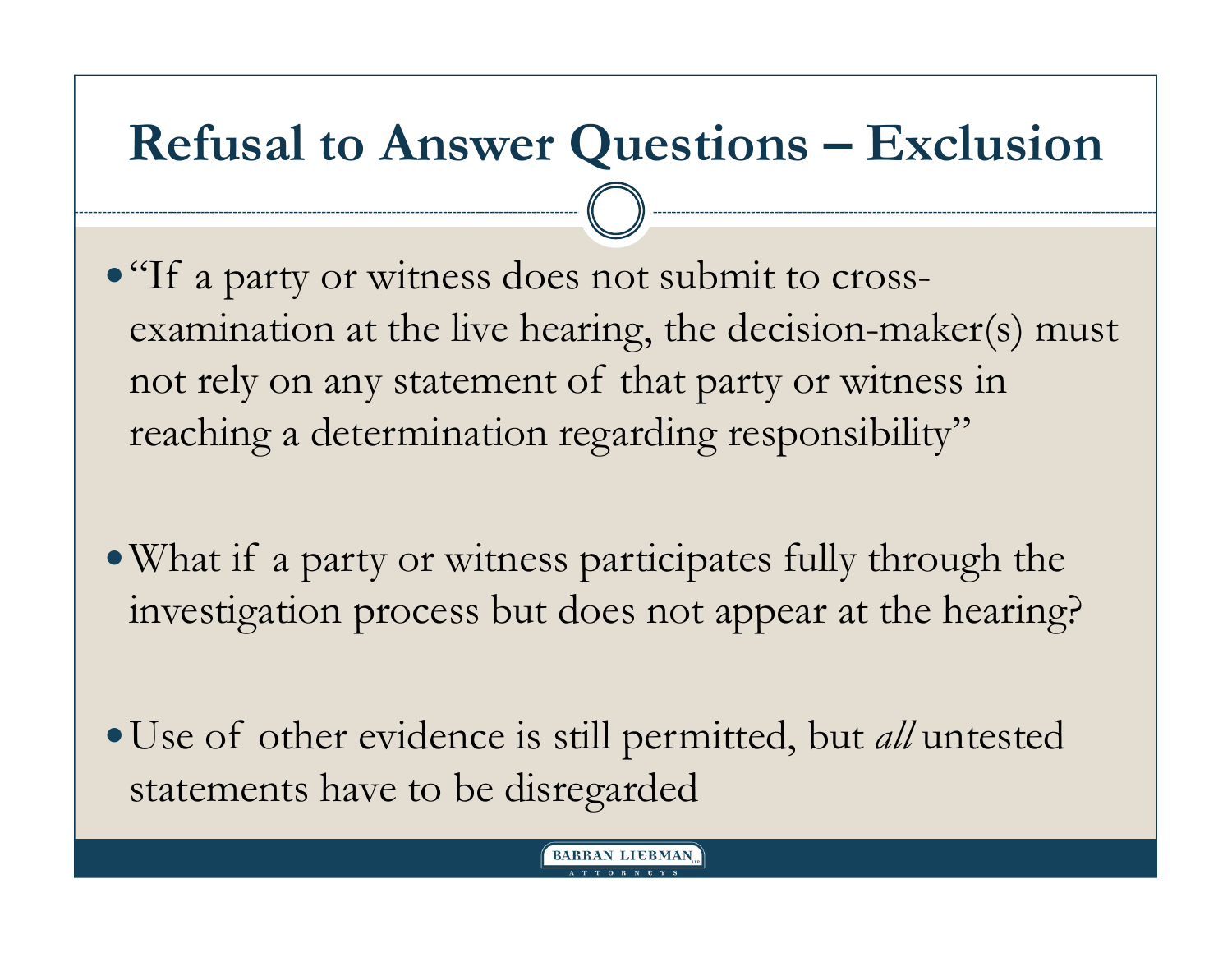## **Refusal to Answer Questions – Inference**

"The decision-maker(s) cannot draw an inference about the determination regarding responsibility based solely on a party's or witness's absence from the live hearing or refusal to answer cross-examination or other questions"

No presumption of guilt, but no weight placed on statement evidence otherwise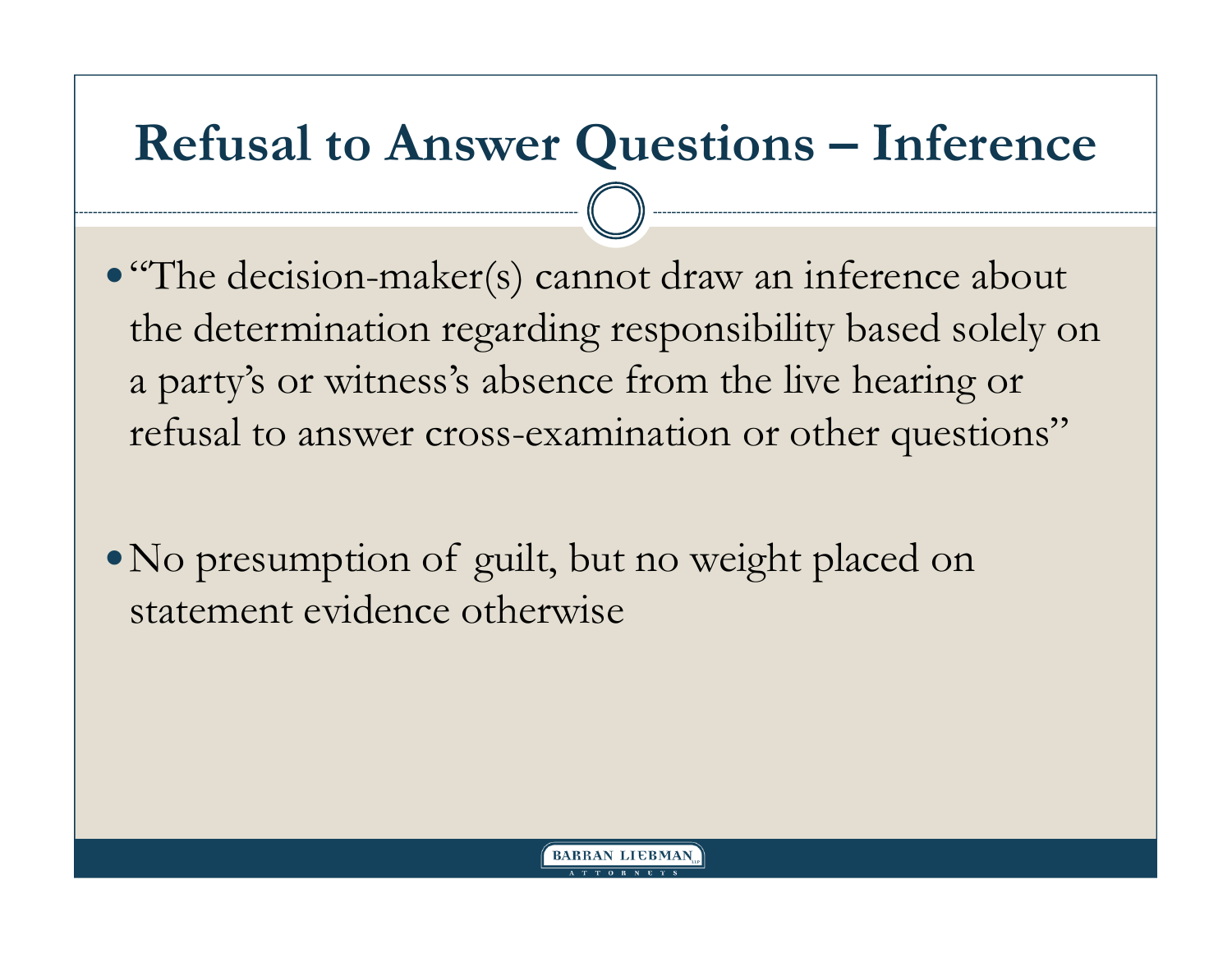# **Record of Hearing**

"Recipients must create an audio or audiovisual recording, or transcript, of any live hearing and make it available to the parties for inspection and review"

To protect against bias and aid with appeals

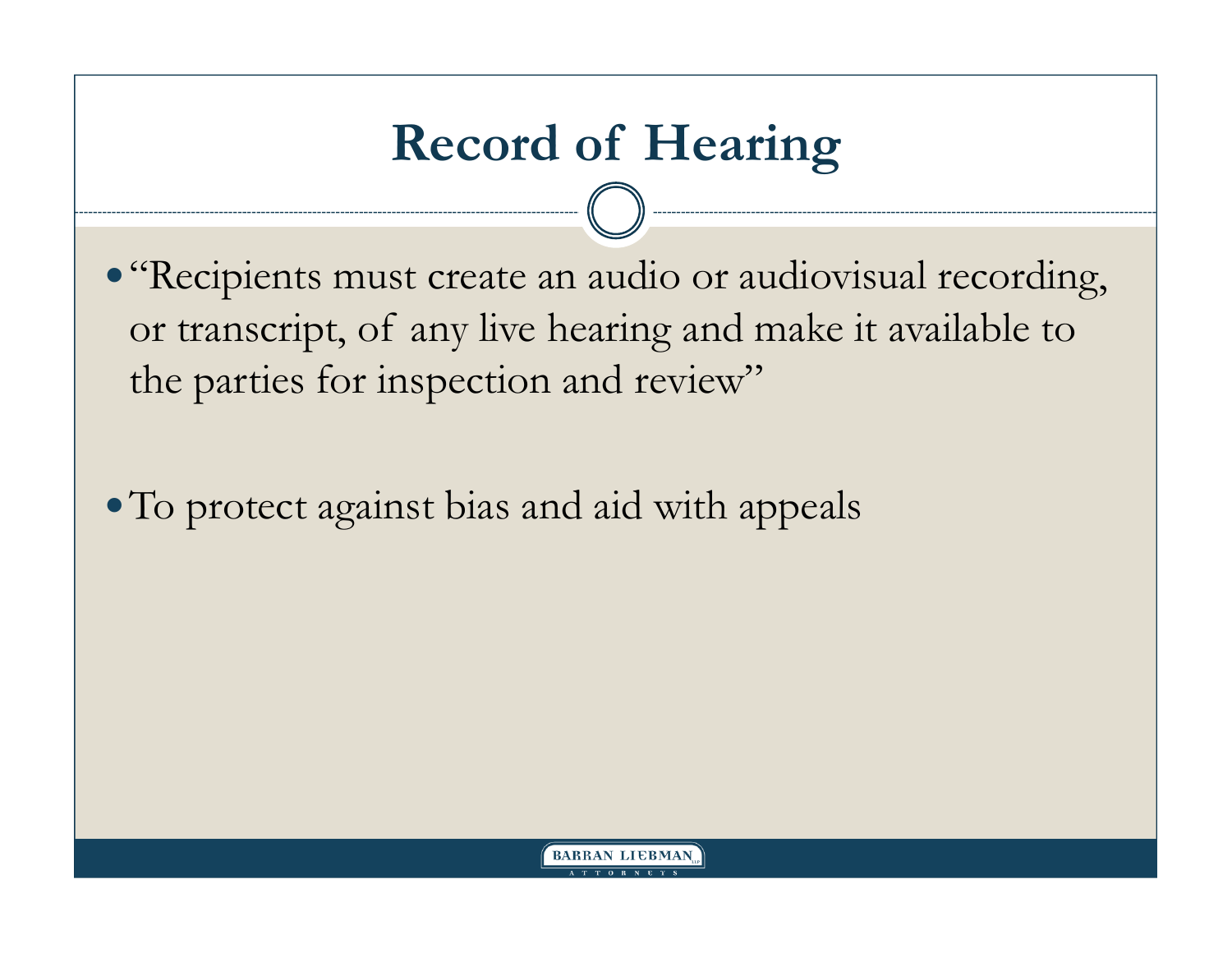## **Decision-Makers**

- No single-investigator model
- The regulations do not require a hearing board, but do not preclude it
- Decision-maker gets to ask questions
- § 106.45(b)(7)(ii) requires that decision-makers lay out the evidentiary basis for conclusions reached in the case, in a written determination regarding responsibility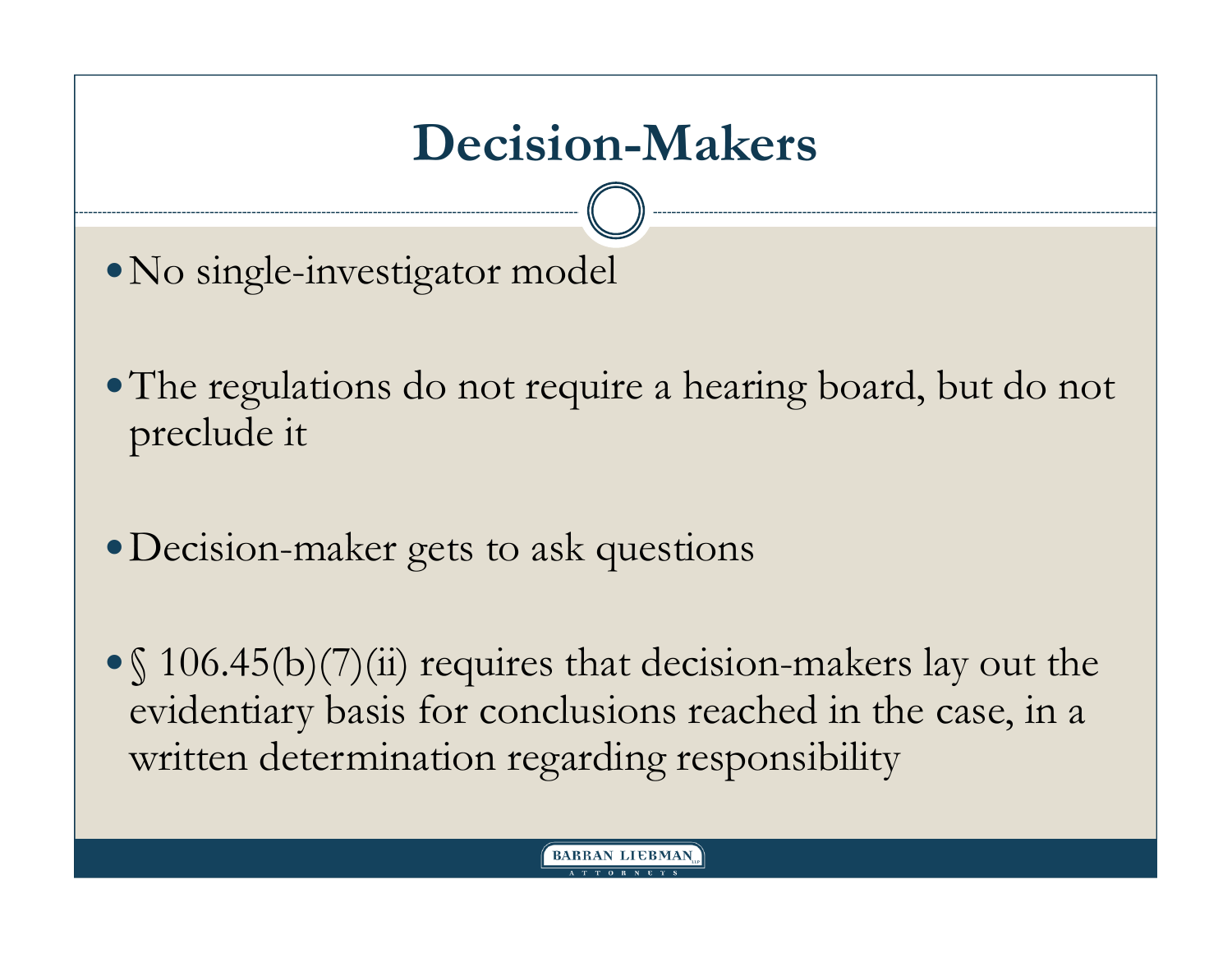## **Written Determination**

- § 106.45 (b)(7)(i): "The decision-maker(s), who cannot be the same person(s) as the Title IX Coordinator or the investigator(s), must issue a written determination regarding responsibility"
	- Identification of the allegations potentially constituting sexual harassment
	- A description of the procedural steps taken
	- Findings of fact supporting the determination
	- Conclusions regarding the application to the facts
	- A determination, rationale for the result, any disciplinary sanctions, and whether remedies will be provided to the complainant
	- Procedures and bases for appeal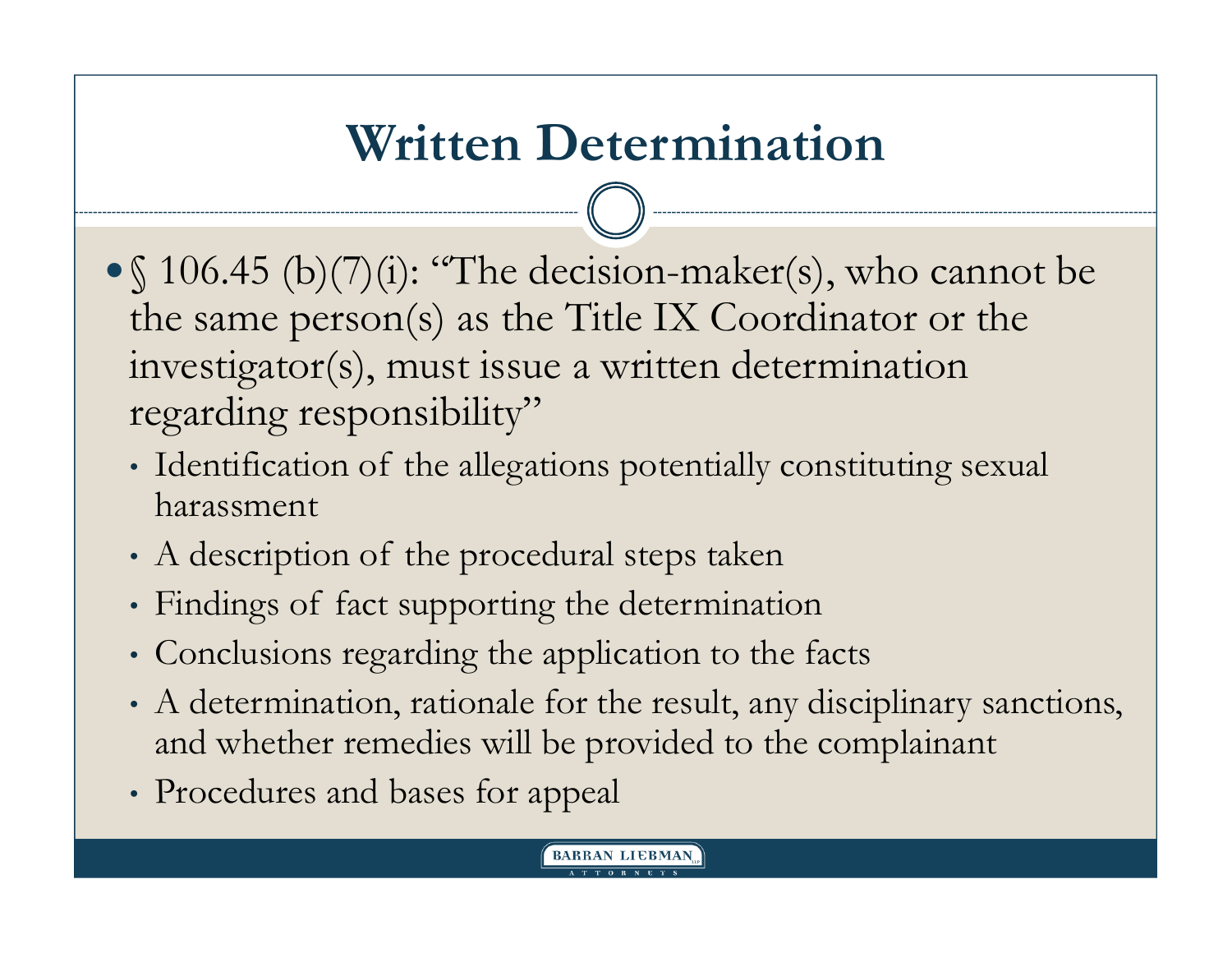# **Training & Costs**

- Decision-makers
- Advisors
- Facilities/technology

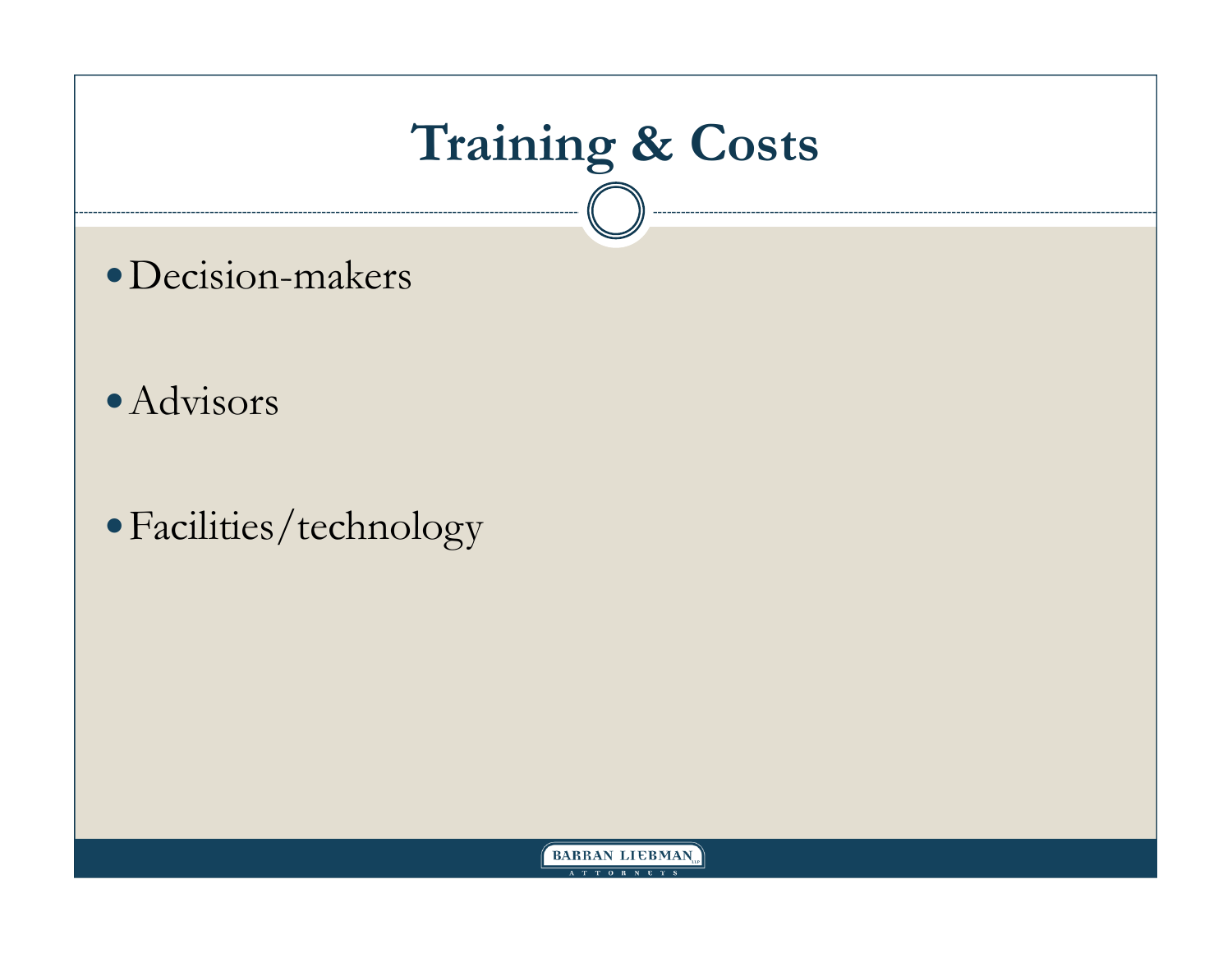## **Additional Considerations**

- If a formal complaint is signed by a Title IX Coordinator, the Title IX Coordinator does not become a party to the hearing
- While section (b)(6) details requirements around hearings, there are other sections which connect to pre-hearing requirements as well (standard of evidence, resolution outside of hearing, consolidation)
- Cases of employee sexual harassment will require hearings as well
- Practical point on no-show witnesses, parties, or advisors